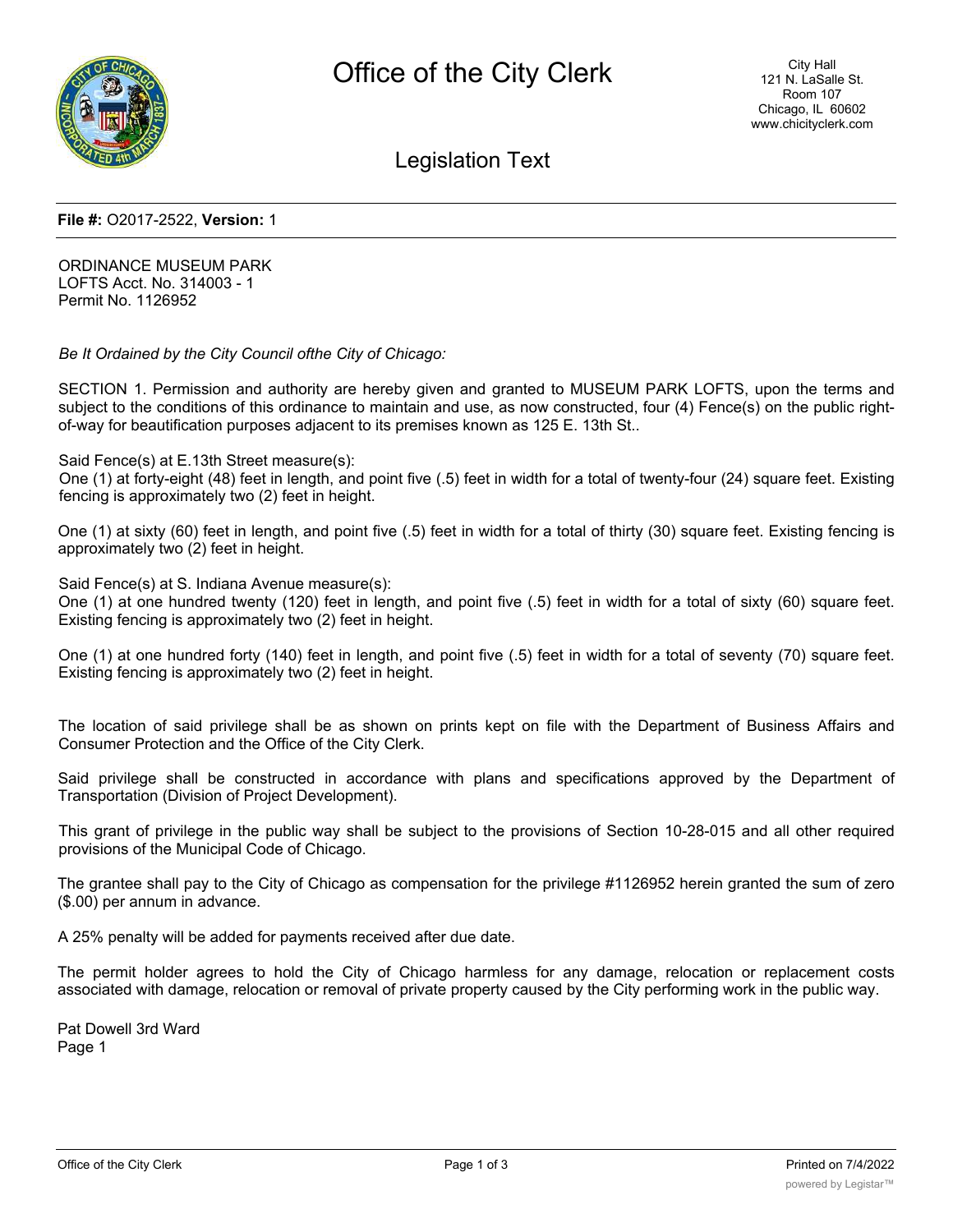## **File #:** O2017-2522, **Version:** 1

Authority herein given and granted for a period of five (5) years from and after 09/08/2016.

(Page 2 of 3)

Department of Business Affairs and Consumer Protection Small Business Center - Public Way Use Unit City Hall - 121 N. LaSalle Street, Room 800 • Chicago. IL 60602 312-74-GOBIZ/312-744-6249 • (312) 744-1944 (TI Y) Imp citjolchicago org/bacp

**03/29/2017**

Alderman Pat Dowell Ward # 03 City of Chicago City Hall. Room 200 121 North LaSalle Street Chicago, Illinois 60602

## **Re: An ordinance to use and maintain a portion of the public right-of-way for four (4) fence(s) for MUSEUM PARK LOFTS, adjacent to the premises known as 125 E. 13th St..**

## **Dear Alderman Pat Dowell:**

The applicant referenced above has requested the use ofthe public right-of-way for fence(s). An ordinance has been prepared by the Department of Business Affairs and Consumer Protection - Small Business Center-Public Way Use Unit for presentation to the City Council. Because this request was made for properties located in your ward, as approved by you as per the attached, I respectfully request that you introduce the attached ordinance at the next City Council meeting.

If you have any questions regarding this ordinance, please contact Anthony Bertuca at (312) 744-5506.